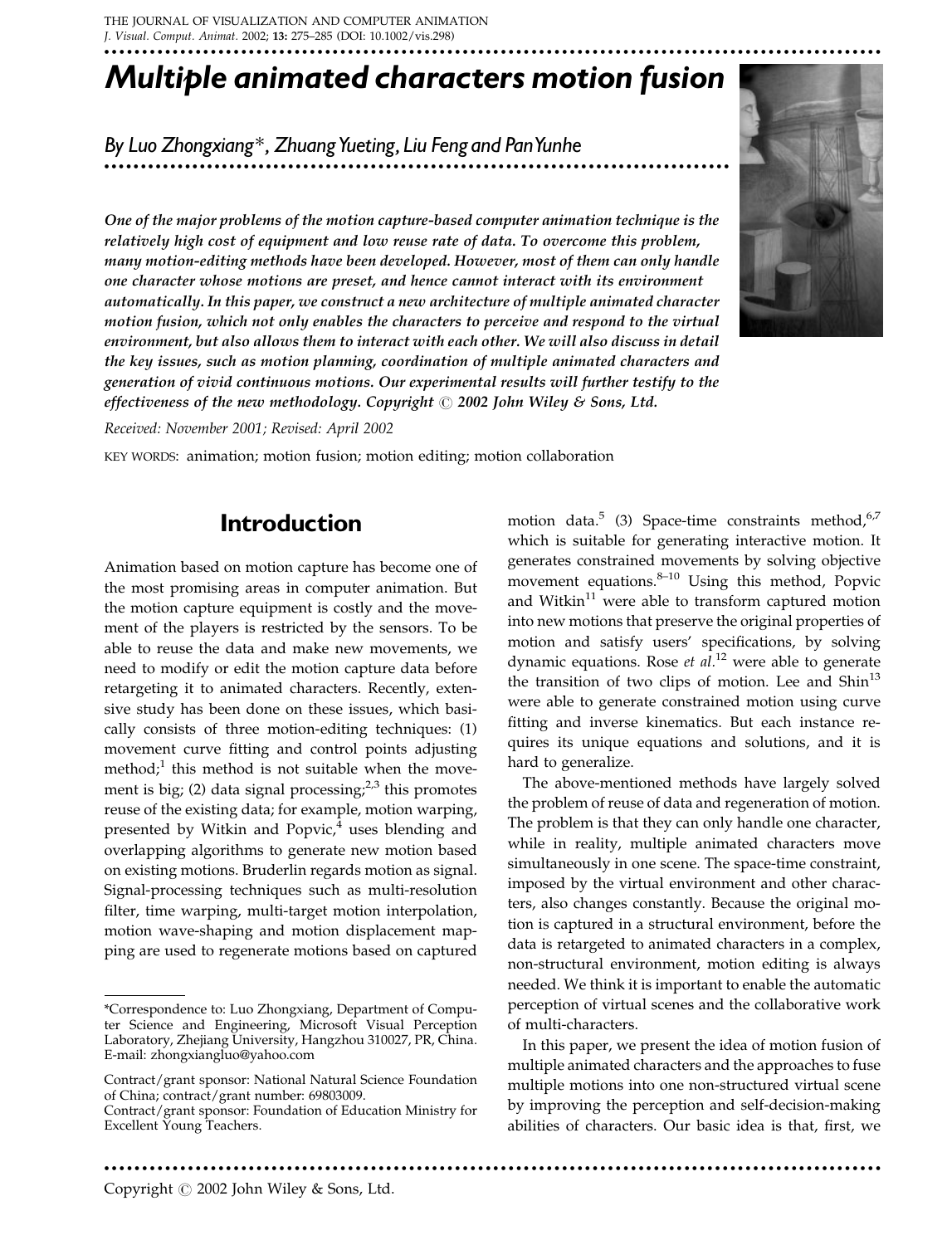### Visualization  $\&$ \*\*\*\*\*\*\*\*\*\*\*\*\*\*\*\*\*\*\*\*\*\*\*\*\*\*\*\*\*\*\*\*\*\*\*\*\*\*\*\*\*\*\*\*\*\*\*\*\*\*\*\*\*\*\*\*\*\*\*\*\*\*\*\*\*\*\*\*\*\*\*\*\*\*\*\*\*\*\*\*\*\*\*\*\*\*\*\*\*\*\*\*\*\*\*\*\*\*\*\*\*\* **Computer Animation**

apply motion decision-making and motion collaboration to perceive the virtual environment and other moving characters automatically. Second, a definite state machine (DSM), dealing with motion mode and space-time constraints imposed by the ambient scene and other moving characters, is utilized to select a suitable motion mode for each character intelligently. Finally, for each character, available space-time constraints can be applied to solve continuous movement based on constraints imposed by other characters, ambient virtual scene and animators. Different from available space-time constraints, our methods automatically perceive the space-time constraints and improve the perception and decision-making of each animated character.

# The Architecture of Multiple Animated Characters Motion Fusion

We assume that human movement is a four-layer thinking-and-moving process. The process of animated characters movement is analogous to human movement, as shown in Table 1. Motion decision-making, motion collaboration, motion solving and motion execution are directly next to implement motion planning, collaboration, solving and displaying.

Based on the analogy between human movement and animated character movement analysed above, the general architecture of multi-character motion fusion is conceived as consisting of four parts as illustrated in Figure 1:

1. Motion decision-making layer: major steps are, first modelling virtual scenes and writing the scripts of producing animation; then planning multiple animated characters' paths in non-structured virtual scenes and breaking these paths into single character's path.

- 2. Motion collaboration layer: character–character collaboration and character–environment collaboration are realized by settling two basic problems: (a) decision-making of discrete motion mode; (b) generating space-time constraints imposed by virtual scenes and other characters.
- 3. Motion-solving layer: two main steps are transforming captured motion and resolving continuous movement. The first step transforms the captured motion and gets the approximate pose at each instance for each character, while the latter solves continuous motion of every discrete motion mode.
- 4. Motion execution layer: we retarget regenerated continuous movement to different animated characters in a complex non-structured environment, and produce one clip of vivid animation of multiple animated characters moving collaboratively and simultaneously.

In the study of fusing multi-character motion, there are two main challenges: (1) animated characters' ability of self-determination to select the optimum path in nonstructured virtual environment is limited; (2) the decision-making strategy of the discrete motion mode of each animated character and the solving of continuous movement along a specific path are difficult to implement. Discrete motion mode means the preferential motion mode, such as walking, running and jumping, selected by one character moving on the specific path, while continuous movement means a sequence of poses for one character moving on the specific path in a period of time. Here we apply the idea presented by Kalisiak to

| Layer                  | Motion of human                                                             | Motion of animated character                                                                                                                     |
|------------------------|-----------------------------------------------------------------------------|--------------------------------------------------------------------------------------------------------------------------------------------------|
| Motion decision-making | The path and behaviour are<br>decided by the brain                          | Animator plans the routine and process<br>of animated character movement                                                                         |
| Motion collaboration   | Breaking motion decision into units,<br>and collaborate with ambient scenes | Computer collaborates the relation<br>among characters and environment, and<br>achieves the discrete motion strategy in<br>each part of the path |
| Motion solving         | The specific pose at one time instant<br>is solved                          | Computer solves the continuous<br>movement of each animated character                                                                            |
| Motion execution       | Each part of human executes the<br>solved motion                            | Motion data drive the animated<br>characters to move                                                                                             |

#### Table I. The analogy of human movement and animated characters movement

Copyright  $\odot$  2002 John Wiley & Sons, Ltd. 276 [J. Visual. Comput. Animat. 2002; 13: 275–285

\*\*\*\*\*\*\*\*\*\*\*\*\*\*\*\*\*\*\*\*\*\*\*\*\*\*\*\*\*\*\*\*\*\*\*\*\*\*\*\*\*\*\*\*\*\*\*\*\*\*\*\*\*\*\*\*\*\*\*\*\*\*\*\*\*\*\*\*\*\*\*\*\*\*\*\*\*\*\*\*\*\*\*\*\*\*\*\*\*\*\*\*\*\*\*\*\*\*\*\*\*\*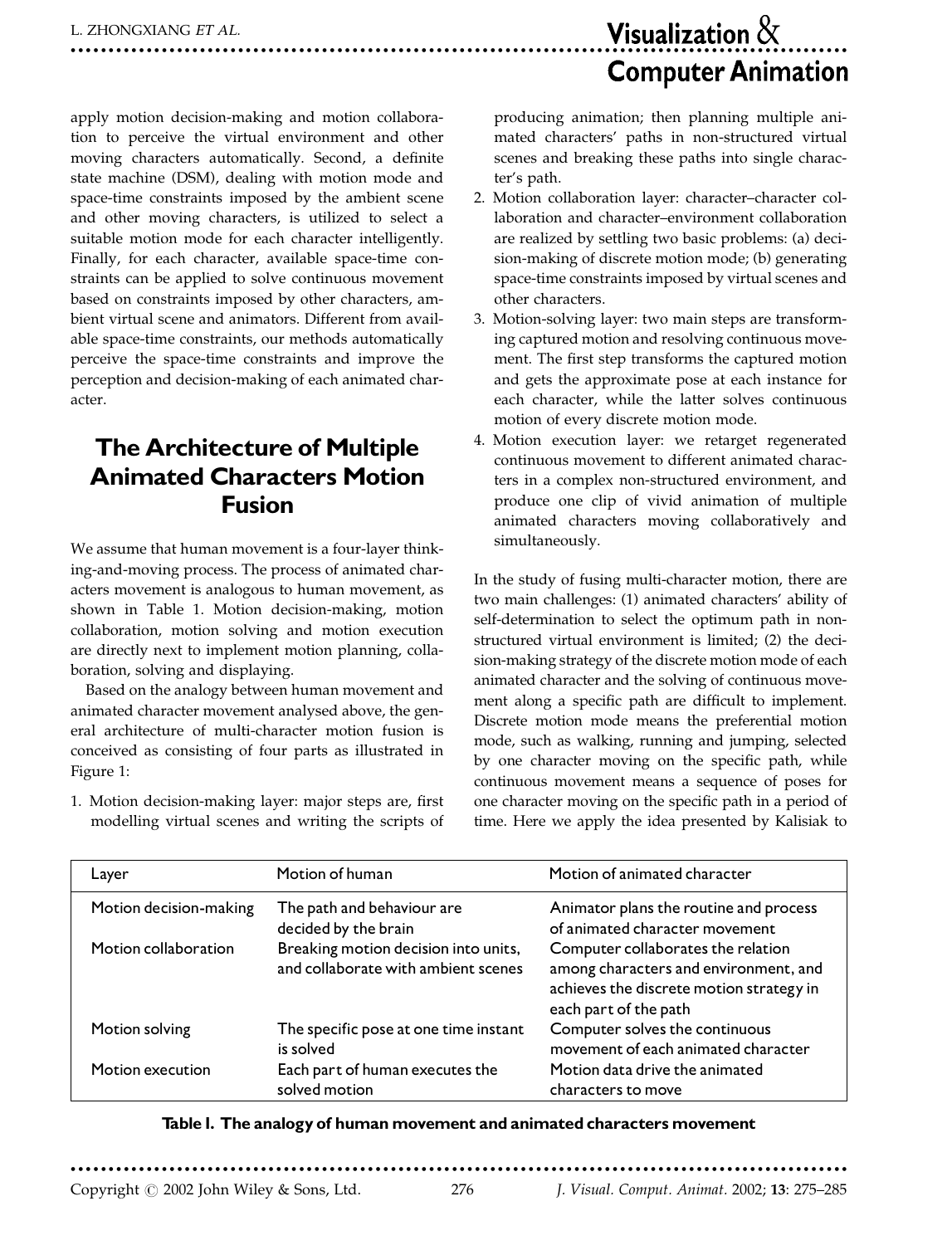...................

# Visualization  $\&$ **Computer Animation**



Figure 1. General architecture for motion fusion.

path planning for multiple characters. A more thorough introduction can be found in Kalisiak and van de Panne.<sup>14</sup>

In the later discussion, we will give the idea and approaches to fuse multiple animated characters' motion into one scene and show the experimental results.

# **Collaboration of Multiple Animated Characters**

When we fuse multiple motions into one scene at the same time, various characters should collaborate with each other in thought and action, and work without collision. On the other hand, a complex virtual environment always imposes various constraints on the characters; thus each character must also collaborate with the virtual environment. As a rule, in motion fusion of multiple animated characters, collaboration includes character-to-character collaboration and characterto-environment collaboration. In the study of motion fusion, the key issues relating to motion fusion are motion collision detection and avoidance, motion mode selection for each character moving on the specific paths, analysis and specification on space-time constraints imposed by virtual environment and other characters moving in the same scene, and so on.

### **Collaboration Between Characters** and Virtual Environment

Nowadays, most commercial software devoted to computer animation and games runs in a structured virtual environment. When augmenting the vividness and diversity of the virtual environment, we need to make a further study of the effects on character movement resulting from the diversity and complexity of the virtual scene as well as the bumpiness and stochasticity of planned paths.

Generally, there are several steps in the collaboration between animated characters and the virtual environment. First, space-time constraints imposed by the environment are analysed and specified. Second, by taking

Copyright © 2002 John Wiley & Sons, Ltd.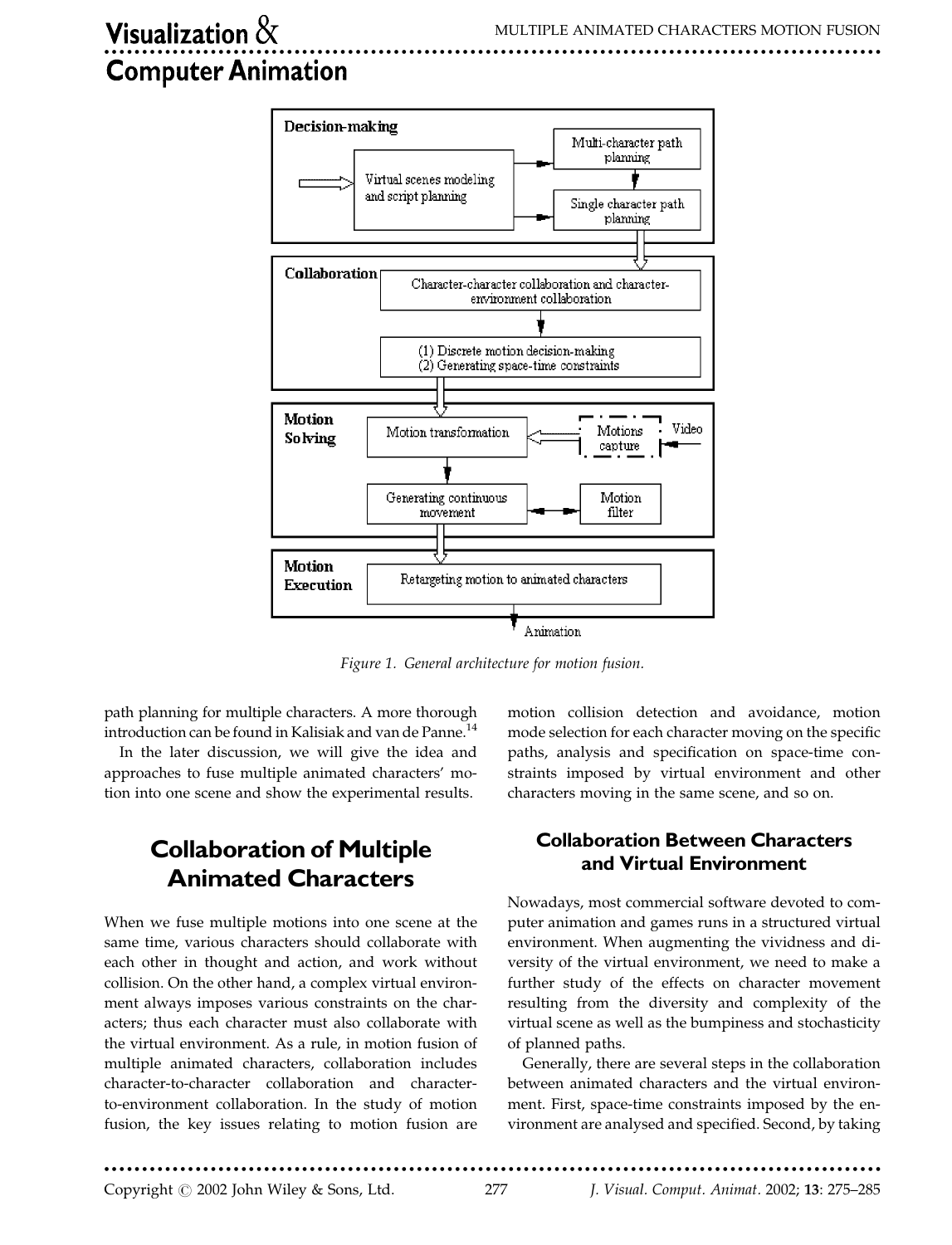\*\*\*\*\*\*\*\*\*\*\*\*\*\*\*\*\*\*\*\*\*\*\*\*\*\*\*\*\*\*\*\*\*\*\*\*\*\*\*\*\*\*\*\*\*\*\*\*\*\*\*\*\*\*\*\*\*\*\*\*\*\*\*\*\*\*\*\*\*\*\*\*\*\*\*\*\*\*\*\*\*\*\*\*\*\*\*\*\*\*\*\*\*\*\*\*\*\*\*\*\*\*

# Visualization  $\&$ **Computer Animation**

the space-time constraints as input, a definite state machine is applied to deduce the motion mode of animated characters satisfying the space-time constraints. Some of the constraints imposed by the virtual scene are specified through a human–computer interface; others are detected and specified by our system automatically.

#### Collaboration among Characters

Collaboration in Action. Collaboration in action consists of active collaboration and passive collaboration. Active collaboration means that various animated characters, like autonomous agents, readily react to the ambient environment and other characters. For example, if one character (A) finds another one (B) at time instant  $t$ , A will make a self-decision of whether to shake hands with B or not. Passive collaboration means that the animator specifies the action of animated characters in advance in order to accomplish one assigned task. For example, the animator specifies that two characters accomplish handshaking in a specific position at time instant t.

In essence, the collaboration between animated character and environment can be regarded as the collaboration between active character and immobile character. Thus we can apply a DSM to deduce the mode of motion in a specific path, and then solve continuous movement by space-time constraint approaches and the numerical optimum method.

Collaboration in Locomotion. Except for the action collaboration among multiple animated characters, multi-character motion fusion should guarantee the collaboration of various characters in motion. As an example, let us consider the situation of two characters moving on the same path, where they may collide with each other; or the situation of passing through a bridge which actually only allows one person through at a time. This bridge is regarded as an exclusive resource an computer technology. If two characters want to grab an exclusive resource synchronously, a deadlock will occur. Therefore, before solving continuous movement for each animated character, we need to detect the probability of collision of various characters and deadlock resulting from grabbing exclusive resources.

(1) Collision among multiple animated characters: As a rule, any two rigid human bodies should not penetrate each other. To avoid collision before deadlock occurs, motion simulation is applied to detect collision. Once collision has been detected, motion mode will be updated to avoid collision accordingly.

Most of the presented approaches to detect collision are reasonable but complicated to implement. In motion fusion of multiple animated characters, we assume that collision takes place when the Euclidean distance between character  $m$  and character  $n$  is less than a maximal threshold  $d_{\text{max}}$ . When  $\|q_m(t) - q_n(t)\| \le d_{\text{max}}$ , we calculate the distance between one joint in one character and a triangular mesh composed of joints in the other character. We then detect the point of intersection. If the point of intersection is found, it means that collision will occur in the process of movement; otherwise, two characters will work smoothly. Based on a knowledge of physiology, the maximal threshold can be regarded as approximately half of the height of the human model.

Once collision has been detected, there are different strategies to avoid it: (1) maintain the former speed, update the direction of movement; (2) maintain the former direction, update the relative speed to other characters; (3) change both the speed and direction.

(2) Management of exclusive resources: The commonly used approach to control exclusive resources is by using tokens. But this cannot guarantee efficiency, and therefore does not fit for managing non-exclusive resources. In a collaborative virtual environment, different characters have different authentication to apply to and operate on an exclusive resource; therefore this approach cannot distribute an exclusive resource equally. In order to overcome the shortcomings of approaches using tokens in a multiple animated characters motion fusion, we apply a two-layer management strategy to control share of exclusive resources during characters' movements: (1) detect all exclusive resources in the virtual environment, and then detect the characters using exclusive resource; (2) based on the detected results, we control concurrently the characters' movement using preference.

#### Discrete Motion Decision-Making

In the character-to-character collaboration and character-to-environment collaboration, a character's movement is constrained by the ambient scene. From the viewpoint of vividness and naturalness, in certain phases of the path, different reasonable motion modes should be selected. Therefore, depending upon the constraints imposed by other characters and the virtual environment, preferential motion modes suitable for

\*\*\*\*\*\*\*\*\*\*\*\*\*\*\*\*\*\*\*\*\*\*\*\*\*\*\*\*\*\*\*\*\*\*\*\*\*\*\*\*\*\*\*\*\*\*\*\*\*\*\*\*\*\*\*\*\*\*\*\*\*\*\*\*\*\*\*\*\*\*\*\*\*\*\*\*\*\*\*\*\*\*\*\*\*\*\*\*\*\*\*\*\*\*\*\*\*\*\*\*\*\*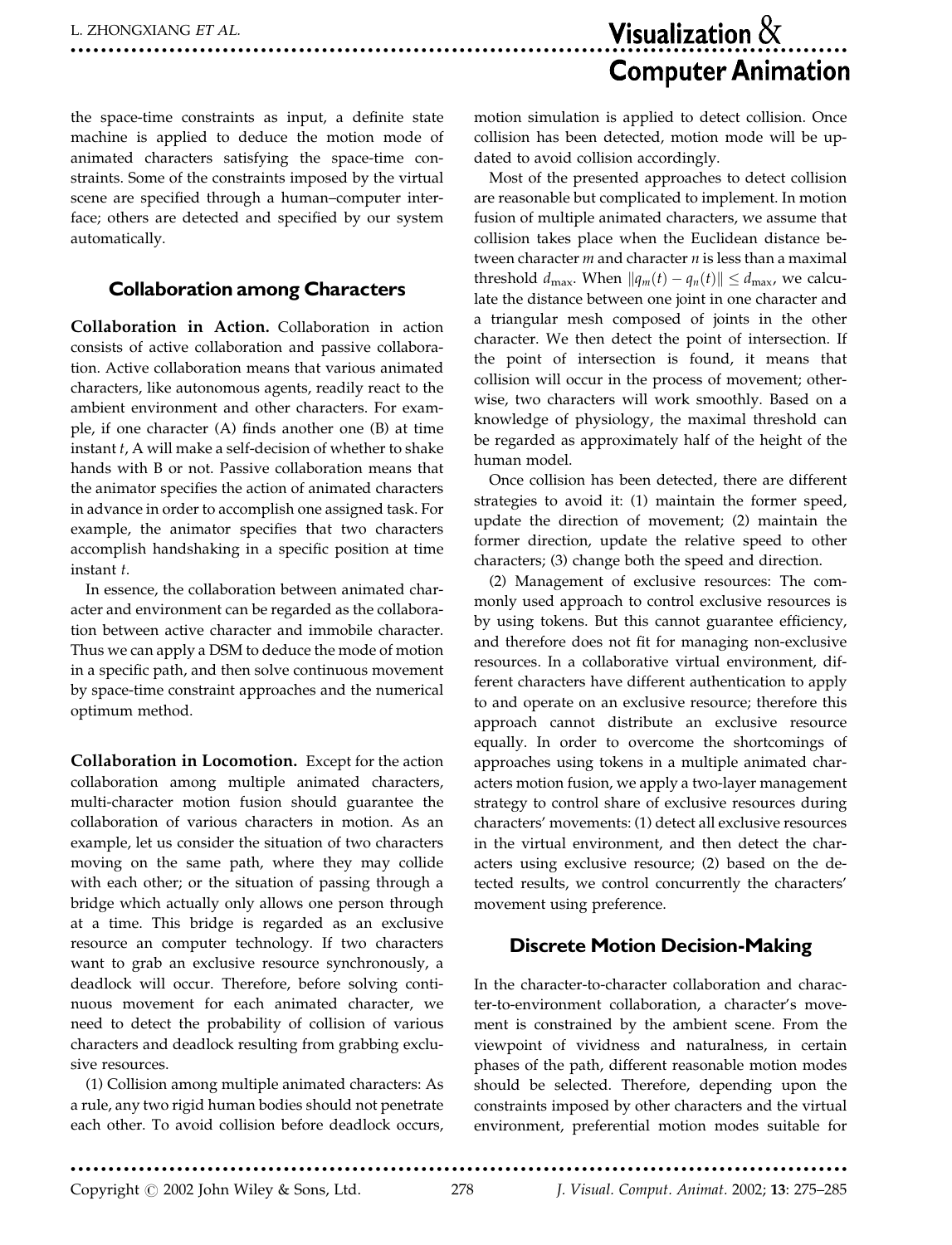# Visualization  $\&$ \*\*\*\*\*\*\*\*\*\*\*\*\*\*\*\*\*\*\*\*\*\*\*\*\*\*\*\*\*\*\*\*\*\*\*\*\*\*\*\*\*\*\*\*\*\*\*\*\*\*\*\*\*\*\*\*\*\*\*\*\*\*\*\*\*\*\*\*\*\*\*\*\*\*\*\*\*\*\*\*\*\*\*\*\*\*\*\*\*\*\*\*\*\*\*\*\*\*\*\*\*\*

specific phases of the path, such as walking, running, climbing and jumping, should be selected before solving continuous movement.

The discussions above are mainly to perceive the space-time constraints imposed by the ambient virtual environment and other moving characters. In the later discussion, we need to make reasonable decisions based on these constraints in order to help the virtual characters to select preferable motion modes. In fusing motions of multiple virtual characters, a DSM is introduced to make intelligent decisions regarding motion modes for the virtual characters. Creating a database of constraints and a database of characters' behaviour is essential for intelligent decision-making. The database of constraints cover the constraints imposed by the ambient virtual scene, such as barrier, tunnel and threshold, and the constraints imposed by other moving virtual characters, such as shaking hands, nodding, stooping down and standing aside. The database of behaviour covers all possible motion modes in the unstructured virtual environment.

To select a preferential mode of motion from various types of motions, a DSM is introduced to solve discrete motion. We introduce DSM not only as a method to select the motion mode, but also as a breakthrough in traditional computer animation directed by an animator. By using a DSM, we implement an active collaboration methodology in computer animation, which enables characters to perceive the ambient environment, to make self-decisions of action and movement according to the constraints imposed by the ambient scene and other characters.

A DSM for selecting the motion mode can be depicted as a set  $(Q,\Sigma,\delta)$  composed of triple elements.  $Q$  is a definite set of states in which each element is one type of motion mode,  $\Sigma$  is a finite set of inputs in which each element is a space-time constraint imposed by other characters or virtual scene.  $\delta$ :  $Q \times \Sigma \rightarrow Q$  is the conversion function of states, which means that when character is in state  $q_0(q_0 \in Q)$ , if the constraint  $\omega(\omega \in \Sigma)$  is input, the DSM will output a definite state  $q_1(q_1 \in Q)$ .

An example of DSM as shown in Figure 2 to explain how it realizes discrete motion decision-making. Let the motion mode be  $Q = \{$ skipping, walking, running, nodding, spanning, handshaking}. If the motion mode for one character is  $q =$  walking, space-time constraints imposed by the virtual environment and other characters are *con*, satisfying  $con \in \Sigma' = \{a_0, a_1, a_2, a_3, a_4, a_5\}$ ; the mode  $q_1 \in Q' = \{$ skipping, running, nodding, spanning, handshaking} will be selected. For example, if con is meeting people, the motion mode of character will be



Figure 2. Example of DSM.

changed to handshaking. When con encounters a trap, the motion mode of character will be changed to spanning.

### Solving Continuous Motions

#### Approximating Continuous Motions

To enable animated character moving on the planned path in a virtual environment which differs from the realistic one, we transform the captured motion to make the character pass the planned path first and get the approximate pose at each instance for each character moving in the new scene, which simplifies the process of solving continuous movement of each character. We use Euclid angle and translation vector to represent the movement sequences of the animated character. The original motion is then transformed in order to cover the planned path using cycle extension and displacement mapping.

Human Model. The human model adopted in the video-based motion capture system developed by our lab is different from the markers and special reflective objects adopted in Fua et al.,<sup>15</sup> which are costly and inconvenient. We have designed a suit of tight clothing. At each joint of the tight clothing there is a block with a unique colour. Compared with special markers or sensors appended to the body, it has several advantages: (1) it is inexpensive, easy to implement and convenient to track; (2) it is free from constrained movement. Based on the tight clothing, we have defined the corresponding human body as a set of rigid body parts connected by joints, and human motion as the movement of the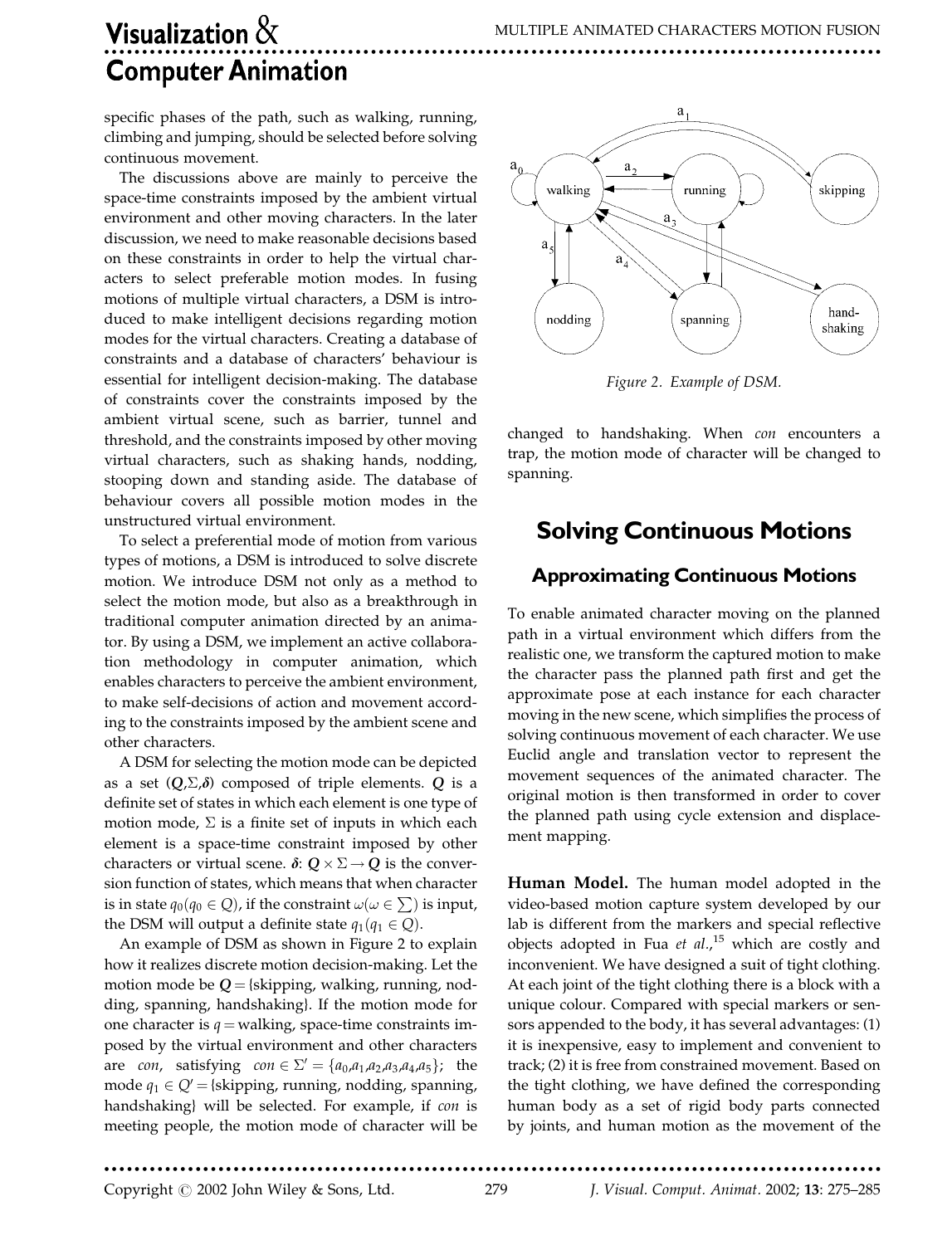

Figure 3. Human model.

human skeleton. Figure 3 is the adopted skeleton model, which consists of 16 joint points. Our target of motion capture is to extract the 3D human body movement sequences of each colour block's centre on the tight clothing.

Motion Sequence. Depending on motion capture data and human motion as rigid body movement, we can represent the motion sequence  $Q(t)$  as:

$$
Q(t) = (q(t), p_0(t), \dots, p_n(t)) = (q(t), p(t)) \qquad (1)
$$

where  $q(t)$  is the translation vector of point root (as seen in Figure 3) at time t, and  $p_i(t)$  is the rotation angle of joint  $i$  at time  $t$ .

Cycle Extension. The frame number of captured motion may be too small to be used directly in an animated character of a new environment; therefore, cycle extension should be used to extend the cycles of motion. If the movement sequence of original motion in cycle T is  $Q(t) \sim Q(t + T)$ , the orientation to extend will be  $(p(t+T) - p(t))/\|p(t+T) - p(t)\|$ . The corresponding movement of *n* cycles will be depicted as:

$$
Q'(t) = Q(t) \bullet (n(q(t+T) - q(t)), (p(t+T) - p(t)) / ||p(t+T) - p(t)||)
$$

Displacement Mapping. Since the start point and direction of movement of different paths are different from the original motion, displacement mapping should be applied to transform the original motion. Let original motion be  $Q(t)$  and transformed motion be  $Q'(t)$  after applying displacement mapping to  $Q(t)$ . Let the displacement vector from  $Q(t)$  to  $Q'(t)$  be  $(\mathbf{U}(t), \mathbf{V}(t))$ .  $\mathbf{U}(t)$  and

### Visualization  $\&$ \*\*\*\*\*\*\*\*\*\*\*\*\*\*\*\*\*\*\*\*\*\*\*\*\*\*\*\*\*\*\*\*\*\*\*\*\*\*\*\*\*\*\*\*\*\*\*\*\*\*\*\*\*\*\*\*\*\*\*\*\*\*\*\*\*\*\*\*\*\*\*\*\*\*\*\*\*\*\*\*\*\*\*\*\*\*\*\*\*\*\*\*\*\*\*\*\*\*\*\*\*\* **Computer Animation**

 $V(t)$  are translation vector and rotation angle at time instant  $t$ , respectively.  $T(t)$  is the translation vector from  $Q(t)$  to the original point of the world coordinate system at time instant t. Displacement mapping can be depicted as:

$$
\mathbf{Q}'(t) = \mathbf{Q}(t) \oplus (\mathbf{U}(t), \mathbf{V}(t))
$$
 (2)

We can work out  $(U(t),V(t))$  depending upon the planned paths. We can calculate the movement sequences which make animated characters move on the planned paths using equation (2).

A few artificial motion properties, such as slipping and two legs hanging in the air, will be involved in the initial motion resulting from above motion transformation. The reason for these artefacts is that some essential space-time constraints are not imposed by the ambient virtual scene or animators. Therefore, we need to apply motion collaboration among the characters and the virtual environment to produce enough essential constraints for solving natural continuous movement for each character in the following subsection.

#### Solving Continuous Motions Based on Space-Time Constraints

In a scene, specific space-time constraints should be imposed for multiple animated characters to cooperate with each other at the same time. The aim of a spacetime constraint method presented by Gleicher is to produce motion, which satisfies space-time constraints and minimizes objective function of movement. Generally, space-time constraints specify what a character will do in a certain space and time, while objective function specifies how to accomplish this motion. Continuous motion solving produces a dynamic motion, which satisfies both the specified space-time constraints and objective function.

Space-Time Constraints. Space-time constraints are special restrictions on a character's movement imposed by the virtual environment and other characters in time and space. It specifies what the character does, which makes the character move depending upon ambient circumstance but preserves the vividness and inherent properties of motion. For space-time constraints, it can be specified dynamically or cinematically. Dynamically, the constraints to be considered are very complex. Therefore, only kinematic space-time constraints are generally considered so as to limit the movement of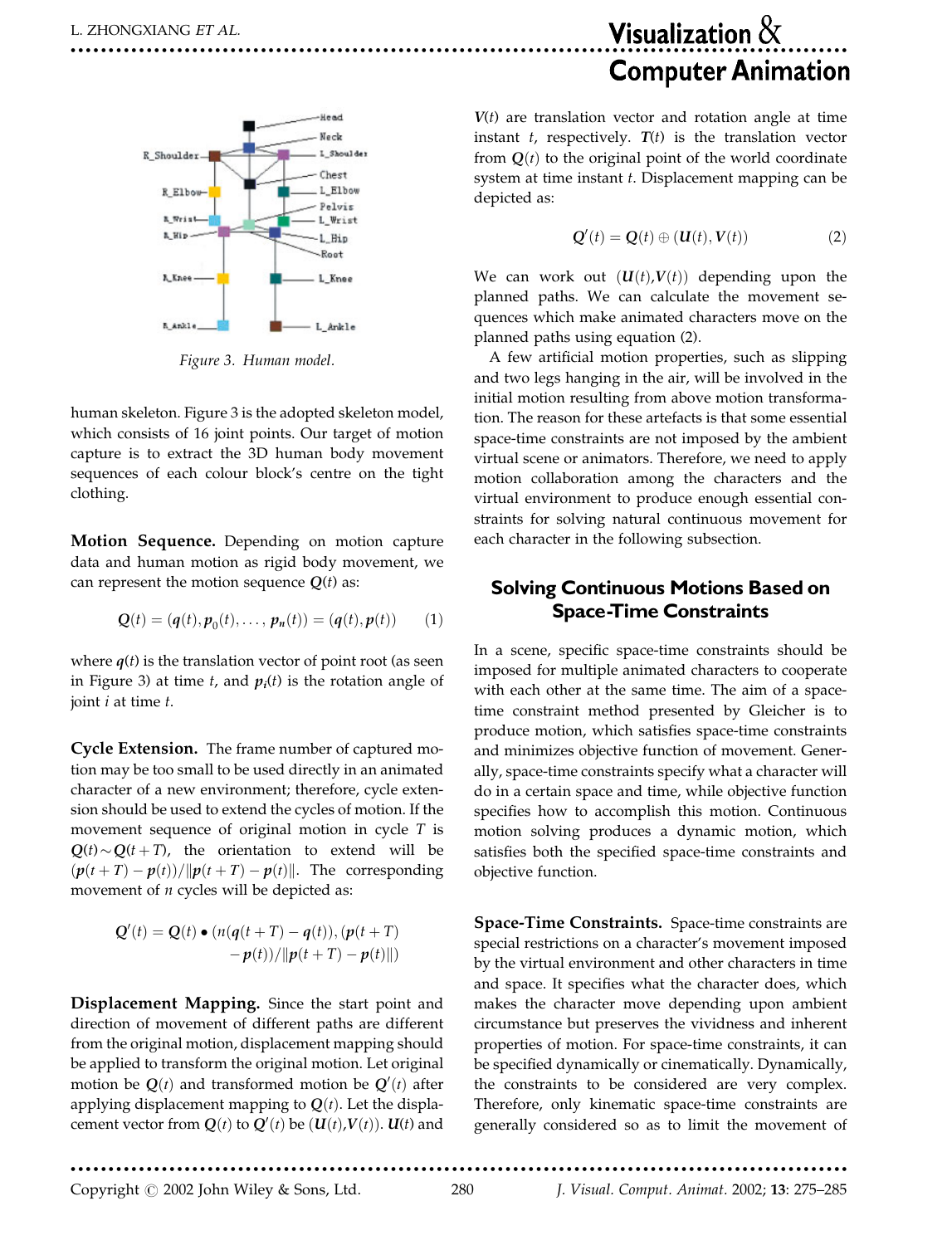\*\*\*\*\*\*\*\*\*\*\*\*\*\*\*\*\*\*\*\*\*\*\*\*\*\*\*\*\*\*\*\*\*\*\*\*\*\*\*\*\*\*\*\*\*\*\*\*\*\*\*\*\*\*\*\*\*\*\*\*\*\*\*\*\*\*\*\*\*\*\*\*\*\*\*\*\*\*\*\*\*\*\*\*\*\*\*\*\*\*\*\*\*\*\*\*\*\*\*\*\*\*

# Visualization  $\&$ **Computer Animation**

character in space and time domains. Typically, spacetime constraints are described as a set of equations. In continuous motion resolving, differential constraints are specified during a period of time, and they can be transformed to the constraints at one time instant. We solve each frame to satisfy constraint functions and objective function in movement sequences.

Space-time constraints are commonly described as a set of constrained equations, which can be described as:

$$
\boldsymbol{F}(\boldsymbol{q}(t),\boldsymbol{p}_0(t),\ldots,\boldsymbol{p}_n(t))=\boldsymbol{C}
$$

where t is the time instant of character movement,  $q(t)$ and  $p_i(t)$  are the parameters of character movement and C is a constant.

Major space-time constraints used in continuous movement resolving include:

- 1. Position constraints:  $q(t) = C_0$ , where  $C_0$  is the position constant.
- 2. Pose constraints:  $p_i(t) = C_1$ , where  $C_1$  is the Euclid angle constant.
- 3. Position constraints supporting animated character body:  $q_i(t) = C_2$ , where *i* is joint *i* and  $C_2$  is the position constant.

Objective Function of Movement. Objective function concerns how to accomplish a motion. In resolving continuous motion, after specifying objective function for character movement, the system is able to select an exclusive solution from a set of reasonable solutions. In general, it is difficult to get a perfect objective function, and users directly use constraints as objective function, the interactive performance of which enables the user to make adjustments by adding more constraints. Gleicher pointed out that there are some drawbacks to simply minimize the magnitude of the parameter vector. One particular problem is that different parameters often have vastly different effects.<sup>8</sup> To overcome these problems we use a weighted sum-of-squares of the parameters. Our objective can be seen as an approximation to the function that minimizes the displacement from the ideal position.

In motion fusion, two major objective functions are:

1. Minimizing the difference of position between ideal joints and practical joints, which can be described as:

$$
\text{Min}\left(\text{sum} = \int_{t_{\text{start}}}^{t_{\text{end}}} \sum_{k=1}^{16} W(t,k) \| p_k(t) - \hat{p}_k(t) \|_2 dt \right)
$$

where  $p_k(t)$  is the coordinate of joint k after motion fusion,  $\hat{p}_k(t)$  is the coordinate of joint k before motion fusion,  $t_{start}$  and  $t_{end}$  is the start and end in the region of motion edition, respectively, and  $W(t, k)$  is a weighted factor of joint  $k$  at time  $t$ .

2. Minimizing the difference of movement before and after motion editing, which can be described as:

$$
\text{Min}\bigg(\text{sum} = \int_{t_{\text{start}}}^{t_{\text{end}}} W(t) \| \mathbf{Q}(t) - \mathbf{Q}'(t) \|_2 \mathrm{d}t\bigg)
$$

where  $Q(t)$  is the pose after motion editing,  $Q'(t)$  is the ideal pose and  $W(t)$  is a weighted matrix.

Re-solving Continuous Movement. The collision and constraints in motion fusion are described as a set of equations; therefore, we can view the motion fusion problem as constrained numerical optimization. Non-linear equations cover potentially large numbers of constraints and variables since we create a single problem for multiple motions, which makes solving multi-character motion fusion all the more challenging.

For simplicity, We can build approximations of the non-linear problem for solving non-linear problems. Iteration algorithms and initial solution, discussed above, are used to obtain an exact solution. We use the algorithms discussed in Gleicher, $8$  which belong to a class of sequential quadratic programming that has linear constraints and quadratic objective functions. Moreover, only equality constraints are considered in our solver.

#### **Motion Rectification**

The solved motion after discrete motion decision-making and continuous motion solving reveals a few limitations: (1) jitter resulted from linear interpolation, which lacks vividness and naturalness; (2) bumpiness of motion trajectory was because continuous motion solving does not consider the smoothness of the trajectory; (3) an unnatural motion mode was selected for some characters. Therefore, motion rectification, namely the smoothing of the solved motion, must be applied.

Filter of Motion Trajectory. From the discussion above, we know that the translation vector of motion is composed of a set of discrete moving points. We adopt the following motion filter method: fit the discrete points, and then generate the curve of motion, which minimizes the difference between the specified trajectory and the solved curve. The generated continuous curve is then used to update the translation vector of motion sequence.

\*\*\*\*\*\*\*\*\*\*\*\*\*\*\*\*\*\*\*\*\*\*\*\*\*\*\*\*\*\*\*\*\*\*\*\*\*\*\*\*\*\*\*\*\*\*\*\*\*\*\*\*\*\*\*\*\*\*\*\*\*\*\*\*\*\*\*\*\*\*\*\*\*\*\*\*\*\*\*\*\*\*\*\*\*\*\*\*\*\*\*\*\*\*\*\*\*\*\*\*\*\*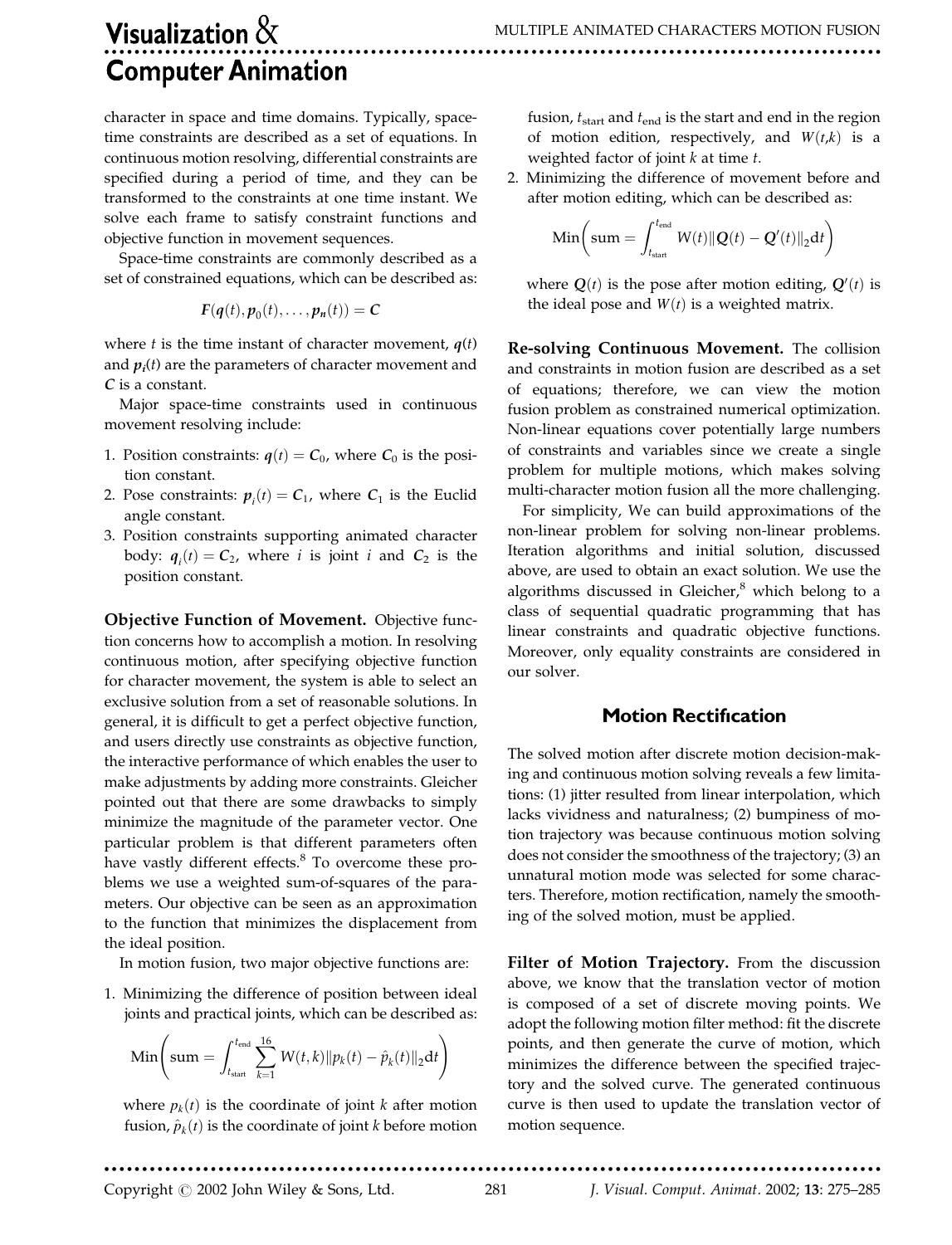# Visualization  $\&$ **Computer Animation**



Figure 4. Captured motion of walking.

Imposing Constraints of Feasible Motion. Usually, it is impossible to create transitional motion by linear interpolation. For instance, the body may hang in the air. We reimpose feasible constraints on the motion and use inverse kinematics to solve the position of each joint for vivid motion.

Filter of Limb Movement. By using a Kalman filter, we can remove noise and overcome the inconsistency of limbs resulting from the above methods.

# **Experimental Results**

Based on the discussion in the previous sections and other research,<sup>16</sup> our lab has developed a video-based human animation (VBHA) system with two cameras. It is implemented with Visual  $C_{++}$  and can run on the Windows X platform. Its main functions include calibration, feature tracking, 3D reconstruction, motion editing, multiple animated character motion fusion and production animation.

Figure 4 shows the results of walking motion captured from the video sequences of walking. Two general CCD cameras are used to capture walking motion performed by the player in tight clothing. Figure 4(a) presents key frames in video sequences. Figure 4(b) and (c) show 3D motions extracted from video. Figure 4(b) presents the captured 3D human model sequences from elevation. Figure 4(c) presents human model sequences from side elevation. These figures demonstrate the effectiveness and vividness of our motion capture.

In Figure 5, we demonstrate the main ideas of multicharacter motion fusion. The motion trajectories of



Figure 5. Process of motion collaboration and solving.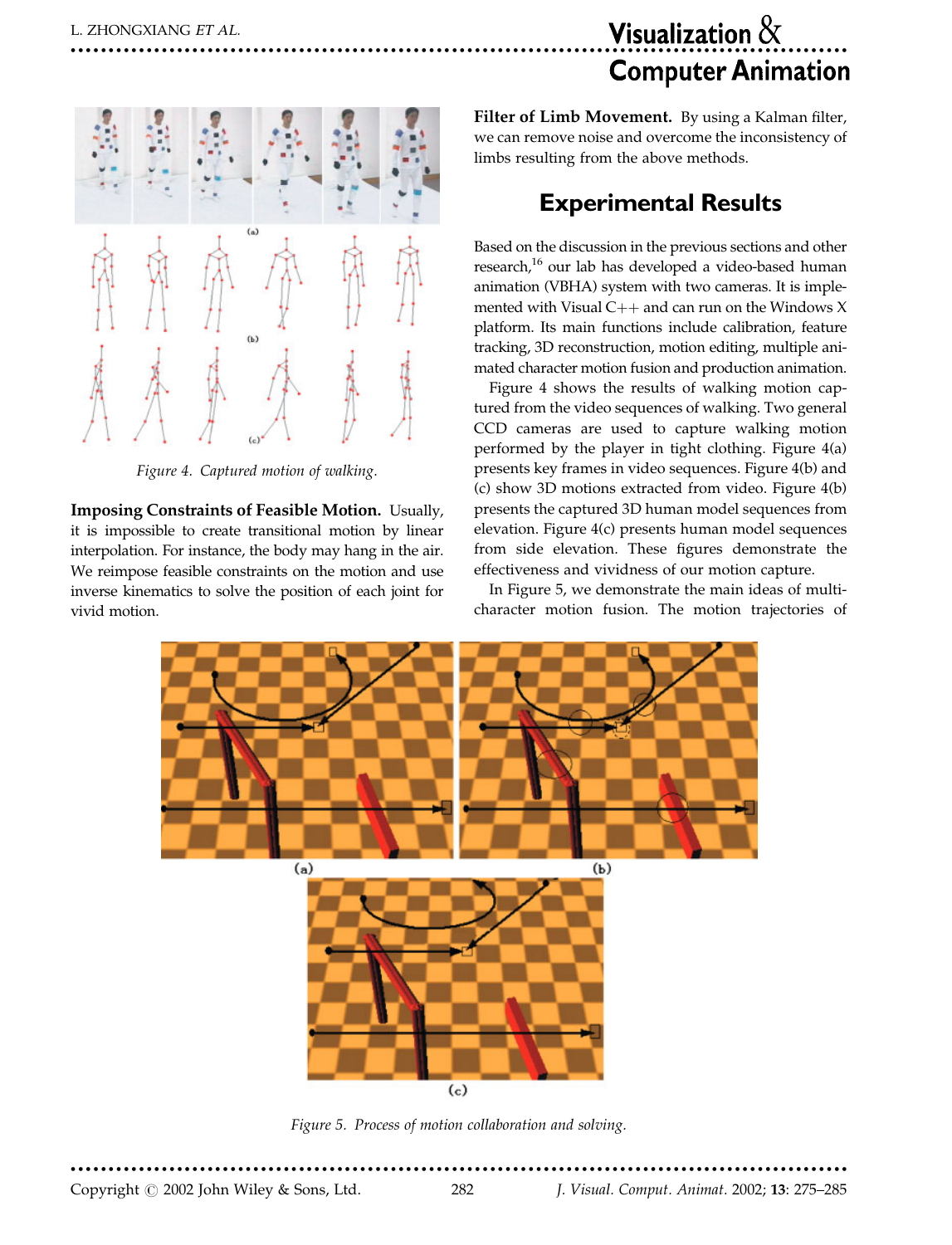### Visualization  $\&$ \*\*\*\*\*\*\*\*\*\*\*\*\*\*\*\*\*\*\*\*\*\*\*\*\*\*\*\*\*\*\*\*\*\*\*\*\*\*\*\*\*\*\*\*\*\*\*\*\*\*\*\*\*\*\*\*\*\*\*\*\*\*\*\*\*\*\*\*\*\*\*\*\*\*\*\*\*\*\*\*\*\*\*\*\*\*\*\*\*\*\*\*\*\*\*\*\*\*\*\*\*\* **Computer Animation**

four characters planned by the animator are shown in Figure 5(a); the spheres denote starting points and the rectangles denote ending points of animated characters. Figure 5(b) shows four possible collisions of multiple animated characters' motion detected by the system (denoted by a circle) and the functions specified by the animator (denoted by a dashed circle). Discrete motion modes and constraints, which result from motion collaboration and collision detection, are transported to the motion-solving layer. The trajectory of continuous movement solved by our system is seen in Figure 5(c).

To test the feasibility and efficiency of the multicharacter motion fusion approach presented in the paper, we fuse multiple motions of animated characters into one scene with captured motion data. Figure 6 shows the experimental result that fuses motions of four characters into one non-structured virtual environment with a door and a barrier. Animator specifies initial motion trajectories of each character and passive collaboration, such as handshaking, while the system automatically selects the motion mode and produces continuous movement of each character. In the motion collaboration layer, once having detected the door in the scene, the system selects the motion mode depending on the relative height of the character and the door. Similarly, when the barrier is detected, the system makes the decision of spanning the barrier independently. In the motion-resolving layer, continuous movements of each



character are generated based on space-time constraints and motion mode. From Figure 6, we can see that feasible discrete motion mode and vivid continuous movement can be generated by our system.

Analysis of the results of our system revealed three limitations of fusing the motions of multiple virtual characters.

First, it is essential for our system to save the 3D position of the virtual environment beforehand. Unlike the human, our system cannot reconstruct a 3D virtual environment automatically. Consequently, a complex virtual environment is still not practical.

Second, a DSM can make an intelligent decision of motion mode. But a perfect database of constraints and behaviour is required, which is difficult to obtain. Moreover, once a suitable rule of DSM for some character is not found in the database, DSM will fail. As the result, we think that machine learning should be introduced to improve the decision-making of DSM.

Finally, in fusing the motions of multiple virtual characters, our system has not finished planning the path for each character automatically. At present, we specify the path for each character manually.

### **Conclusions**

This paper presents a new idea of multi-character motion fusion and its relevant implementation approaches. By fusing motions captured in a structured environment into one non-structured virtual environment, we studied and implemented the collaboration between characters as well as the collaboration between character and virtual environment. The DSM method, adopted in solving discrete motion mode, enhances the perception and self decision-making of the virtual characters as well as improving the automation degree of multiple animated characters working cooperatively in complex circumstances. Moreover, motion transformation presented in this paper improves the reusability of motion capture data and simplifies the process of solving continuous movement by redirecting original motion data to a new path in a virtual environment through cycle extension and displacement mapping. High automation and high reusability make our presented approach highly applicable in computer animation and computer games.

Further studies on our multi-character motion fusion approach should be concentrated on the following. (1) In discrete motion mode decision-making, the number Figure 6. Multiple animated characters motion fusion. of rules in DSM determines the correctness of reasoning.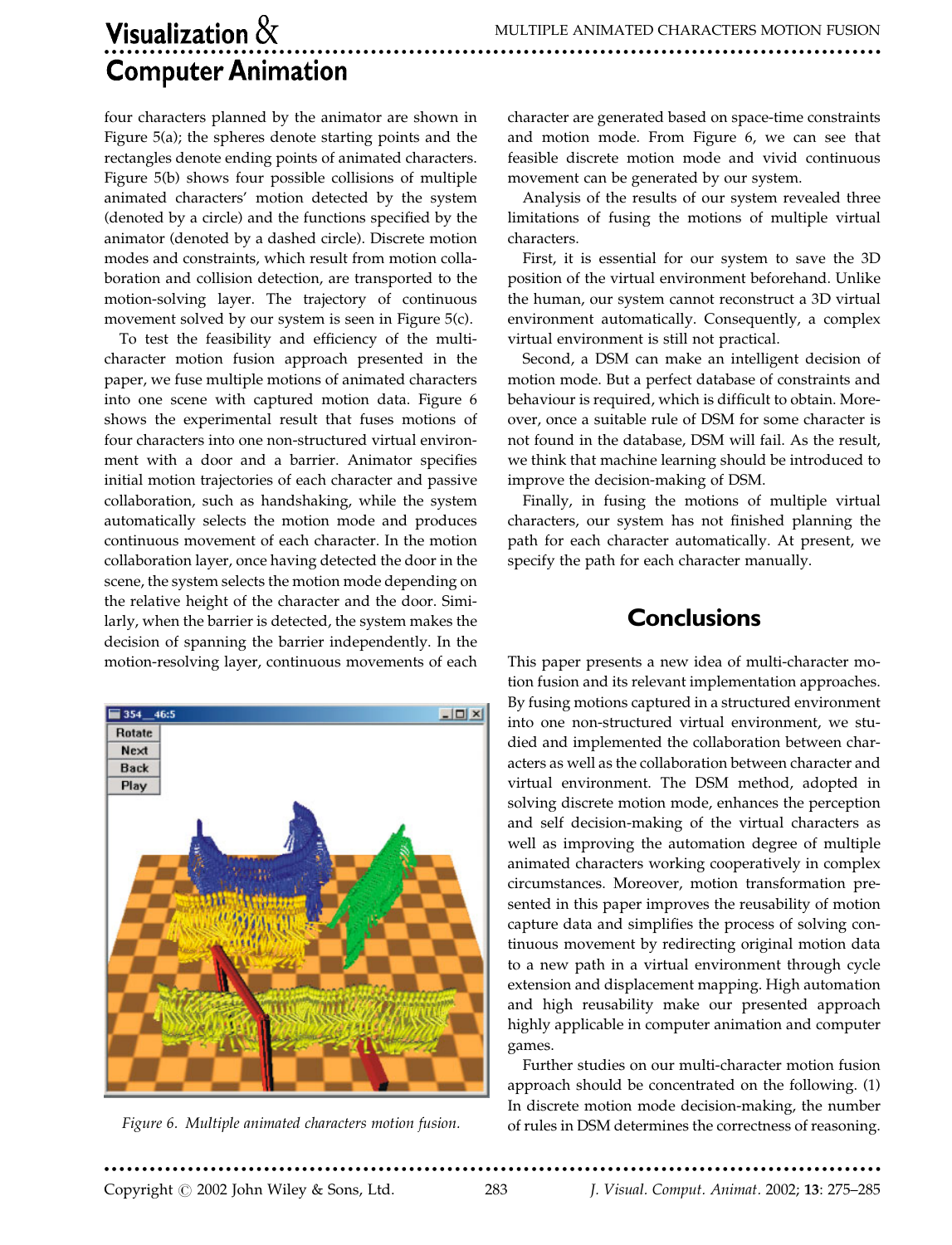A better decision-making capability should be studied for a complex environment. (2) In motion fusion, constraints imposed by a complex virtual environment increase as the number of the characters increase, and computation complexity rises. Further research is expected to improve the efficiency of the algorithm and lower the computation complexity. (3) There is a trend for studying autonomous cooperation among several characters in the computer animation field. We should lucubrate the artificial life science application in computer animation.

#### ACKNOWLEDGEMENTS

This work is supported by grants from the National Natural Science Foundation of China (No. 69803009) and the Foundation of Education Ministry for Excellent Young Teachers. We would like to thank Xu Yi and Chen Yisheng for creating the Open-GL animations. We are grateful to Li Yuemei for fruitful discussions.

### **References**

- 1. Ko H, Badler NI. Straight line walking animation based on kinematic generalization that preserves the original characteristics. In Proceedings of Graphics Interface '93, May 1993; pp 9–16.
- 2. Unuma M, Anjyo K, Takeuchi R. Fourier principles for emotion-based human figure animation. Computer Graphics (Proceedings of SIGGRAPH '95) 1995; 29: 91–96.
- 3. Wiley DJ, Hahn JK. Interpolation synthesis for articulated figure motion. In Proceedings of IEEE Virtual Reality Annual International Symposium '97. IEEE Computer Society Press: Los Alamitos, CA, 1997; pp 157–160.

# Visualization  $\&$ **Computer Animation**

- 4. Witkin A, Popvic Z. Motion warping. Computer Graphics (Proceedings of SIGGRAPH '95), 1995; 29: 105–108.
- 5. Bruderlin A, Williams L. Motion signal processing. In Proceedings of SIGGRAPH '95, Computer Graphics Proceedings, Annual Conference Series, Los Angeles, CA, August 1995; pp 97–104.
- 6. Cohen MF. Interactive space time control of animation. Computer Graphics (Proceedings of SIGGRAPH '92) 1992; 26(2): 293–302.
- 7. Liu Z, Gortler SG, Cohen MF. Hierarchical space time control. Computer Graphics (Proceedings of SIGGRAPH '94) 1994; 35–42.
- 8. Gleicher M. Motion editing with space time constraints. In 1997 Symposium on Interactive 3D Graphics, ACM SIG-GRAPH, April 1997; pp 139–148.
- 9. Gleicher M, Litwinowicz P. Constraint-based motion adaptation. Journal of Visualization and Computer Animation 1998; 9(2): 65–94.
- 10. Cohen MF. Interactive space time control for animation. Computer Graphics (Proceedings of SIGGRAPH '92) 1992; 26(2): 293–302.
- 11. Popovic Z, Witkin A. Physically based motion transformation. Computer Graphics (Proceedings of SIGGRAPH '99) 1999; 8–13.
- 12. Rose C, Guenter B, Bodenheimer B, Cohen MF. Efficient generation of motion transitions using space time constraints. Computer Graphics (Proceedings of SIGGRAPH '96) 1996; 30: 147–154.
- 13. Lee J, Shin SY. A hierarchical approach to interactive motion editing for human-like figures. Computer Graphics (Proceedings of SIGGRAPH '99) 1999; 39–48.
- 14. Kalisiak M, van de Panne M. A grasp-based motion planning algorithm for character animation, http:// www.dgp.toronto.edu/ $\sim$ mac/masters/ [January 2002].
- 15. Fua P, Gruen A, Plankers R, D'Apuzzo N, Thalmann D. Human body modeling and motion analysis from video sequences. In International Archives of Photogrammetry and Remote Sensing, Vol. 32, Hakodate, Japan, 1998; pp 866–873.
- 16. Liu X, Zhuang Y, Pan Y. Video based human animation technique. In ACM Multimedia '99, Orlando, FL, 1999; pp 353–362.

Copyright  $\odot$  2002 John Wiley & Sons, Ltd. 284 J. Visual. Comput. Animat. 2002; 13: 275–285